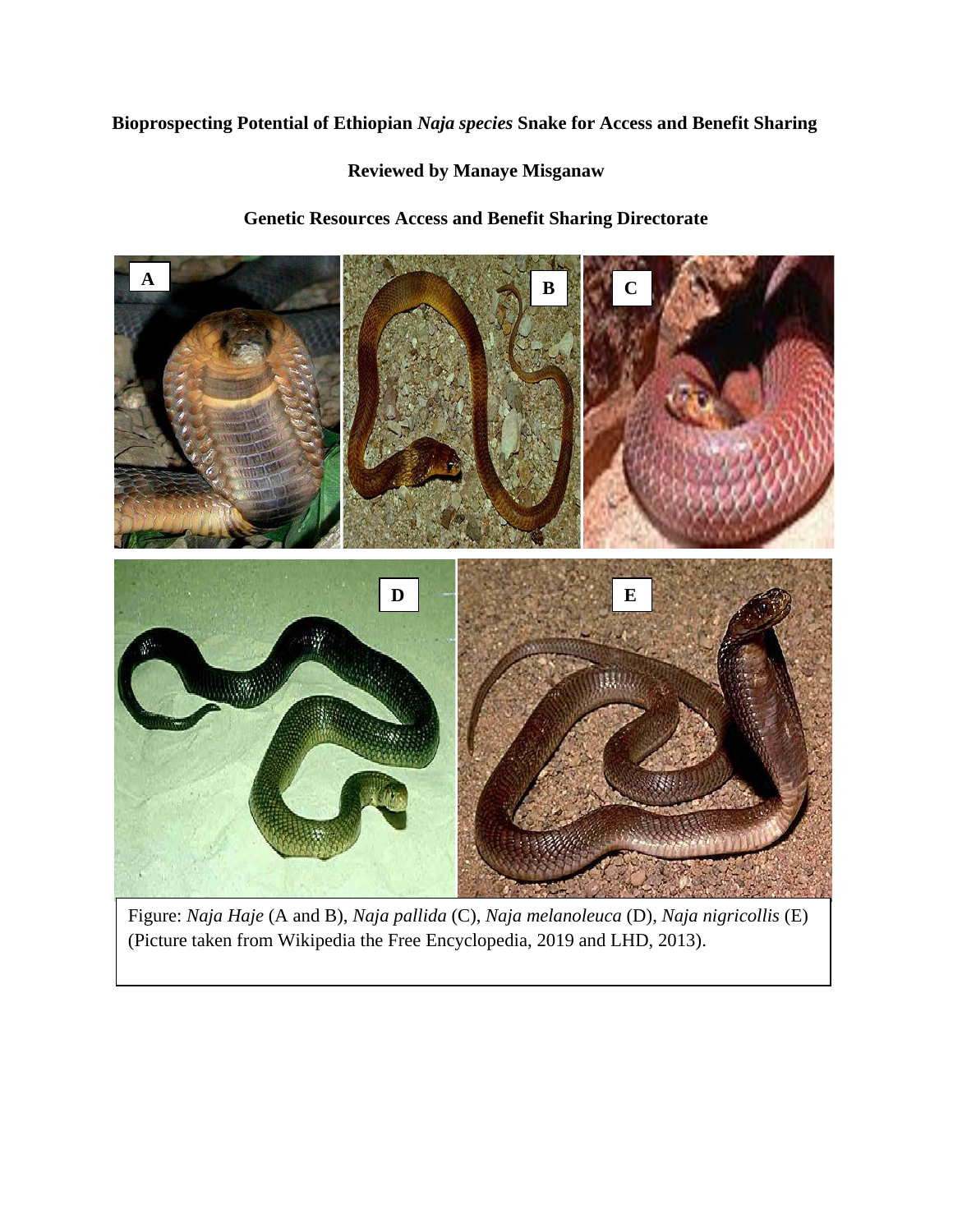### **1. Introduction**

Ethiopia is one of the top biodiversity-rich countries in the world. The country is endowed with great diversity of plant, animal and microbial genetic resources (EBI, 2014). The variable agroecological conditions and availability of diverse floral resources makes the country as one of the very suitable place for the existence of large and unique biodiversity both in plants and animals. As a result, the country is well-known for its endemism and its being a centre of biodiversity for a number of plant and animal species (Nuru Adgaba, 2002).

Snakes are highly specialized, legless squamate reptiles and the most feared animal in the world absent only from some ocean islands, the Antarctica, and very high latitudes (Stephen *et al*., 2018). Snakes co-exist with humans in homes, gardens and outhouses but their presence usually goes unnoticed. Snakes are beneficial to humans by killing unwanted insects and rodents in food stores and crops. The venom is used for producing life-saving antivenin, biomedical research and for other medicinal products (Hezron and Alex, 2015). However, like other developing countries, technical expertise and monetary resources are the main challenges to use the potential resources of the country. Therefore, the only option for Ethiopia is to collaborate with the developed nations, domestic investors and other companies interested to participate on the potential genetic resources of the country to exploit them for mutual benefits wisely.

Ethiopia has issued a Proclamation on Access to Genetic Resources and Community Knowledge, and Community Rights (Proclamation No 482/2006 and Regulation 169/2009). The Proclamation includes ownership, user rights, conditions for access, benefit sharing, types of benefits, powers and responsibilities between users and providers are the main frameworks. This can be achieved in the Access and Benefit Sharing Directorate of Ethiopian Biodiversity Institute. Based on these frameworks, the country has been implementing an access and benefit sharing objective of CBD. Therefore, the objective of this information is to motivate and encourage any bioprospecting company or an interested individual to work on the collection of an animal genetic resource of *Naja species* snake venom from the wild for medicinal use, as flavoring, and preservative agents in food industries.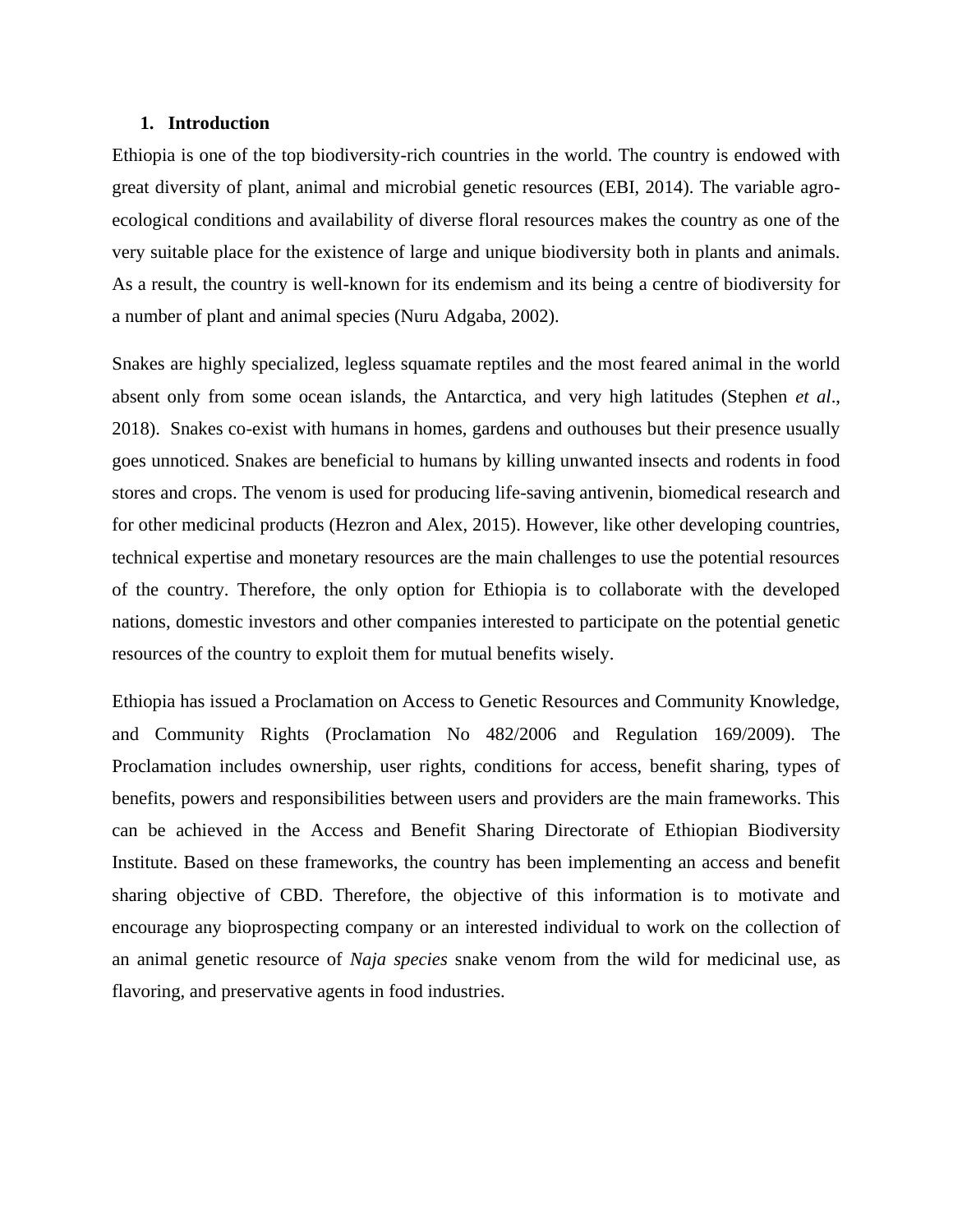#### **2. Description of** *Naja spss.* **Snake**

Naja spp belong to the Reptilian Order Squamata, Suborder Serpentes and Family Elapidae. Naja is a genus of venomous elapid snakes known as cobras. Several other genera include species commonly called cobras, but members of the genus Naja are the most widespread and the most widely recognized as "true" cobras (Wikipedia, 2019). The Naja species of snake is found in Africa and Asia (LHD, 2013). Ethiopia has four Naja species of snakes (*Naja haje, Naja melanoleuca, Naja nigricollis* and *Naja pallid*) (Largen and Rasmussen, 1992; LHD, 2013) In addition, Wikipedia (2019) lists Ethiopia as the country having the geographical range of *Naja* species (*Naja ashei, Naja haje, Naja nigricollis, Naja pallid* and *Naja subfulva*).

#### **3. Distribution of** *Naja spp.* **snake in Ethiopia**

*Naja haje* is geographically distributed in Africa and southern Arabian Peninsula. It has big, thick-bodied cobra with broad head and fairly large eyes with a maximum adult body of 2.5 m; body usually yellow gray to brown or blue black, but extremely variable. It can produce large volume of venom with its relatively large fangs. It is found in various habitats: flat land, scrubby bushes, grass clumps, irrigated fields, rocky hillsides, old ruins; old termite mound or rodent burrow and near villages (LHD, 2013). According to Largen and Rasmussen (1992), *Naja haje* has been recorded at altitudes of 100-2000 m.a.s.l. in Ethiopia

*Naja melanoleuca* is geographically distributed in sub-Saharan Africa (Largen and Rasmussen, 1992). It is a very active nocturnal, terrestrial and semi-aquatic snake which climbs and swims well. It is known for its aggressive behavior, large size and potent venom (LHD, 2013). In Ethiopia *Naja melanoleuca* be restricted to the southwestern region of the country (Largen and Rasmussen, 1992). This species is able to deliver venom yields above 1 gram per milking (Mirtschin *et al*., 2006).

*Naja nigricollis* species of cobras are mainly terrestrial, but fairly good swimmers and climbers. They are widespread across many countries in central and southern Africa. They are found mainly in moist or Dry Savanna or Sahel, where they shelter in abandoned termite mounds, rodent burrows, or hollow trees (LHD, 2013). They are considered to be rare and these records of occurrence indicate that there is some degree of ecological isolation. *Naja nigricollis* tends to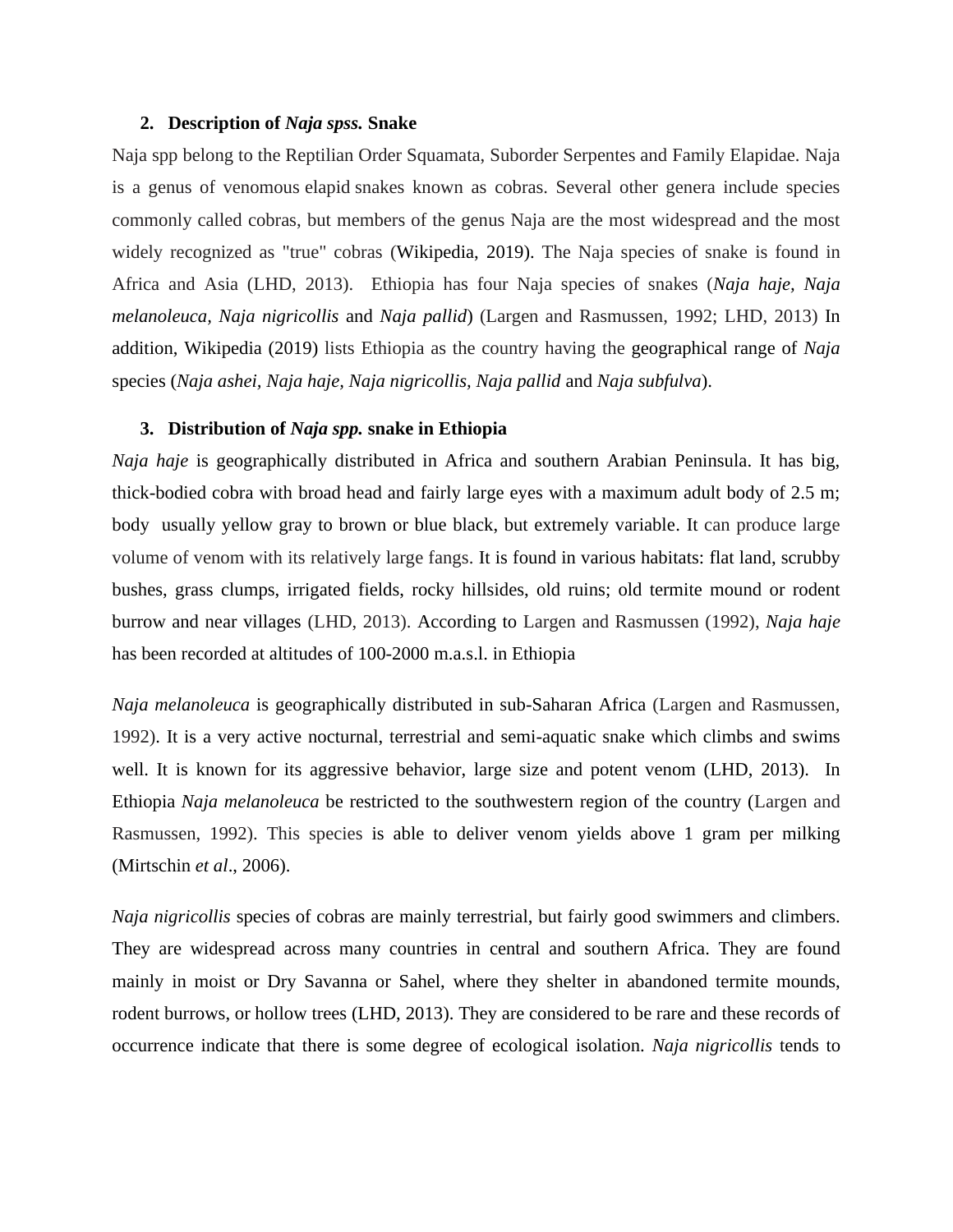favour rather moist environments and perhaps penetrates the more arid south eastern regions of the country by way of permanent water courses (Largen and Rasmussen, 1992).

*Naja pallid* has been reported from several countries in central and eastern Africa. It has both nocturnal and diurnal behavior. It is reportedly found under brush piles or other ground cover or in holes when not active. It is mainly terrestrial, though usually climbs into bushes or low trees. It is fast moving and alert. It rears up relatively high if disturbed and spreads a long narrow hood (LHD, 2013). *Naja pallid* is currently found distributed from Egypt southwards throughout Sudan, Ethiopia and Somalia to Kenya and northern Tanzania (Largen and Rasmussen, 1992).

### **4. Chemical composition of Snake venom**

Snake venoms are natural biological resources, consisting of complex mixtures of enzymes, peptides and proteins of low molecular weight with specific chemical and biological activities (Sonia and Reema, 2013). They consist of proteins, enzymes, and substances with a cytotoxic effect, neurotoxins and coagulants (Pingale *et al*., 2014). Proteins and peptides account for 90 % of their dry weight (Bieber, 1979; Sonia and Reema, 2013). Many of the proteins are harmless to humans, but some are toxins. Besides the snake venom contains inorganic cations such as sodium, calcium, potassium, magnesium and small amounts of zinc, nickel, cobalt, iron and manganese (Sonia and Reema, 2013). Snake venom is harmless if ingested in liquid or crystal form after drying through mouth and it will be excreted unchanged. It produces toxicity only if contacted with blood (Vyas, 2013).

#### **5. Medicinal uses of snake Venom**

Snake venoms are the complex mixture of several biologically active proteins, enzymes, peptides and organic and inorganic compounds. Venoms from snakes is an important agent which can be used in the treatment of cancer, arthritis, thrombosis, multiple sclerosis, pain, neuromuscular disorders, blood and cardiovascular disorders, infections and inflammatory diseases (Freek *et al*., 2011). The cytotoxic effects of snake venom have potential to destroy tumor cancer cells. Khusro and Aarti (2013) and Goswami *et al*. (2014) reviewed that snake venom acts by inhibiting cell proliferation and causing cell death (Khusro and Aarti, 2013; Goswami *et al*., 2014). Snake venom provides various therapeutic. Snake venom has fibrinogenolytic and fibrinolytic activity, and this therapeutic action of snake venom can widely be used in treatment of stroke, deep vein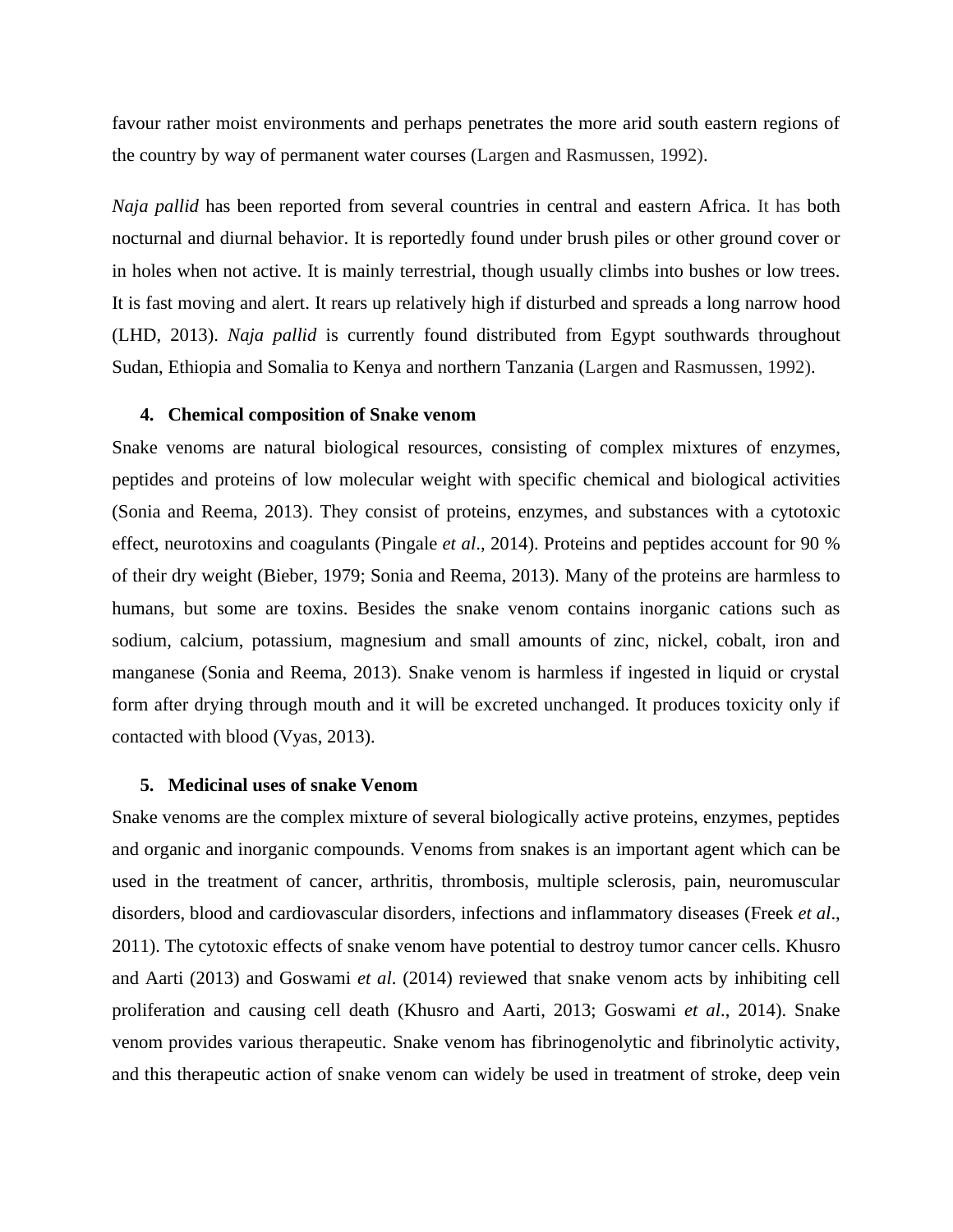thrombosis, cerebral infarction, myocardial infarction, peripheral atrial thrombosis, priapism, and sickle cell crisis (Pal *et al*., 2002).

#### **References**

- Bieber, A. L. (1979). Snake venoms: Metal and non-protein constituents in snake venoms. Springer-Verlag Vol. **52**: 295-306.
- Ethiopian Biodiversity Institute (EBI) (2014). Government of the Federal Democratic Republic of Ethiopia, 5th National Report to the Convention on Biological Diversity, Addis Ababa, Ethiopia. pp. 1-72.
- Freek, J.V., Kate, J., Robin D., Frank M., Mirtschin, P.J. and Nicolas, V. (2011). Snake venom from fieldwork to the clinic. Bioessays-journal.com. **33**: 269–279.
- Goswami, P.K., Samant, M. and Srivastava, R.S. (2014). Snake venom, Anti-snake venom and Potential of snake venom. *International Journal of Pharmacy and Pharmaceutical Sciences* **6** (5): 4-7.
- Hezron, E.N. and Alex, H. (2015). Assessment of human-snake interaction and its outcomes in Monduli District, northern Tanzania, Sokoine University of Agriculture. Tanzania *Journal of Health Research* **17**:1.
- Khusro, A. and Aarti, C. (2013). Snake venom as Anti-cancer agent: Current Perspective. *International Journal of Pure and Applied Bioscience* **1** (6): 24-29.
- [Largen,](https://www.tandfonline.com/author/Largen%2C+M+J) M.J. and [Rasmussen,](https://www.tandfonline.com/author/Rasmussen%2C+J+B) J.B. (1992). Catalogue of the snakes of Ethiopia (Reptilia Serpentes), including identification keys. *Tropical Zoology* **6**: 313-434.
- Living Hazards Database (LHD) (2013). Living Hazards Database Search by Country. Retrieved from http://www.toxinology.com.
- Mirtschin, P.J., Dunstan, N., Hough, B., Hamilton, E., Klein, S.and Lucas, J. (2006). Venom yields from Australian and some other species of snakes. *Ecotoxicology* **15**: 531–538.
- Nuru Adgaba (2002). **Geographical races of the Honeybees (***Apis mellifera* **L.) of the Northern Regions of Ethiopia.** PhD Dissertation. Rhodes University, South Africa.
- Pal, S.K., Gomes, A., Dasgupta, S.C. and Gomes, A. (2002). Snake venom as therapeutic agents: From toxin to drug development. *Indian J. Experimental Biology* **40**: 1353- 1358.
- Pingale, S.S., Bendbhar, R.D., More, B.P., Malve, M.K. and Khot, B.R. (2014). Snake venom Facts Figures and Social perspective. *World Journal of Pharmaceutical Research* **3** (7): 616-620.